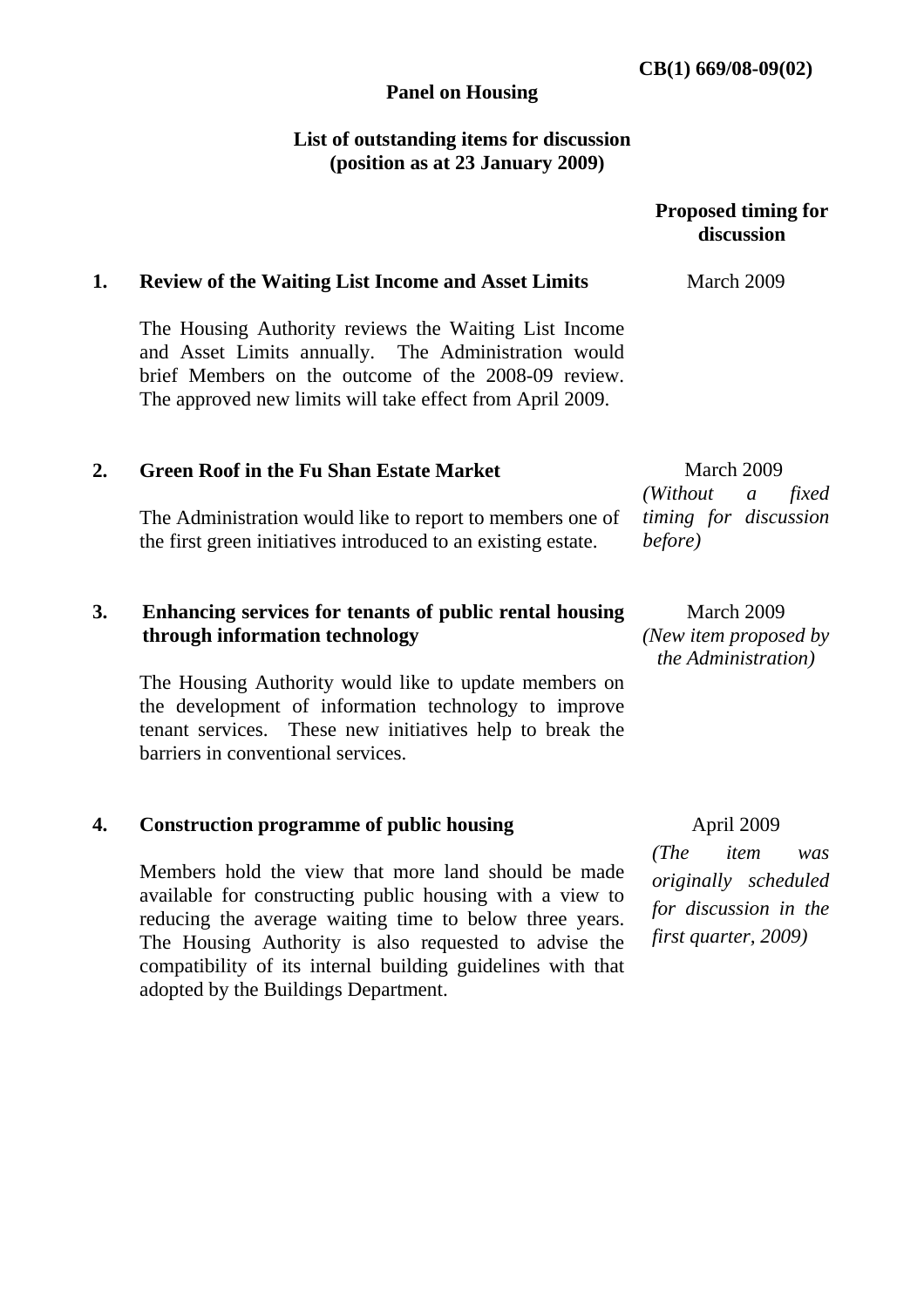### **Proposed timing for discussion**

# **5. Thematic greening for the urban area in and adjoining Choi Wan Road, Jordan Valley and Lower Ngau Tau Kok**

The project is to support the public housing development at Choi Wan Road/Jordan Valley and the redevelopment of existing Lower Ngau Tau Kok Estate. It serves to bring noticeable improvements to the urban areas through enhancement of greening to slopes, streetscape and pedestrian linkages. The project is scheduled to commence in April 2010. The Administration would seek the Panel's support to obtain funds from the Legislative Council Public Works Subcommittee in February 2010 and Finance Committee in March 2010.

December 2009 *(The item was originally scheduled for discussion in June 2009)* 

#### **6. Implementation of the new rent adjustment mechanism**  Second quarter, 2009

The Housing (Amendment) Bill 2007, including the establishment of a new income-based rent adjustment mechanism for public rental housing, was passed by the Legislative Council in June 2007. The Administration is requested to brief members on the implementation of the mechanism.

### **7. Outsourcing of management of public housing estates** Second quarter, 2009

Members are concerned about the impact of outsourcing the work of management staff, which is currently undertaken by civil servants, to private management agencies, particularly on the enforcement of the Marking Scheme for Estate Management Enforcement in Public Housing Estates.

### **8. Policy on Interim Housing**

Relevant concern groups will be invited to attend discussion on the subject.

### **9.** Public housing for elderly persons To be confirmed

To be confirmed